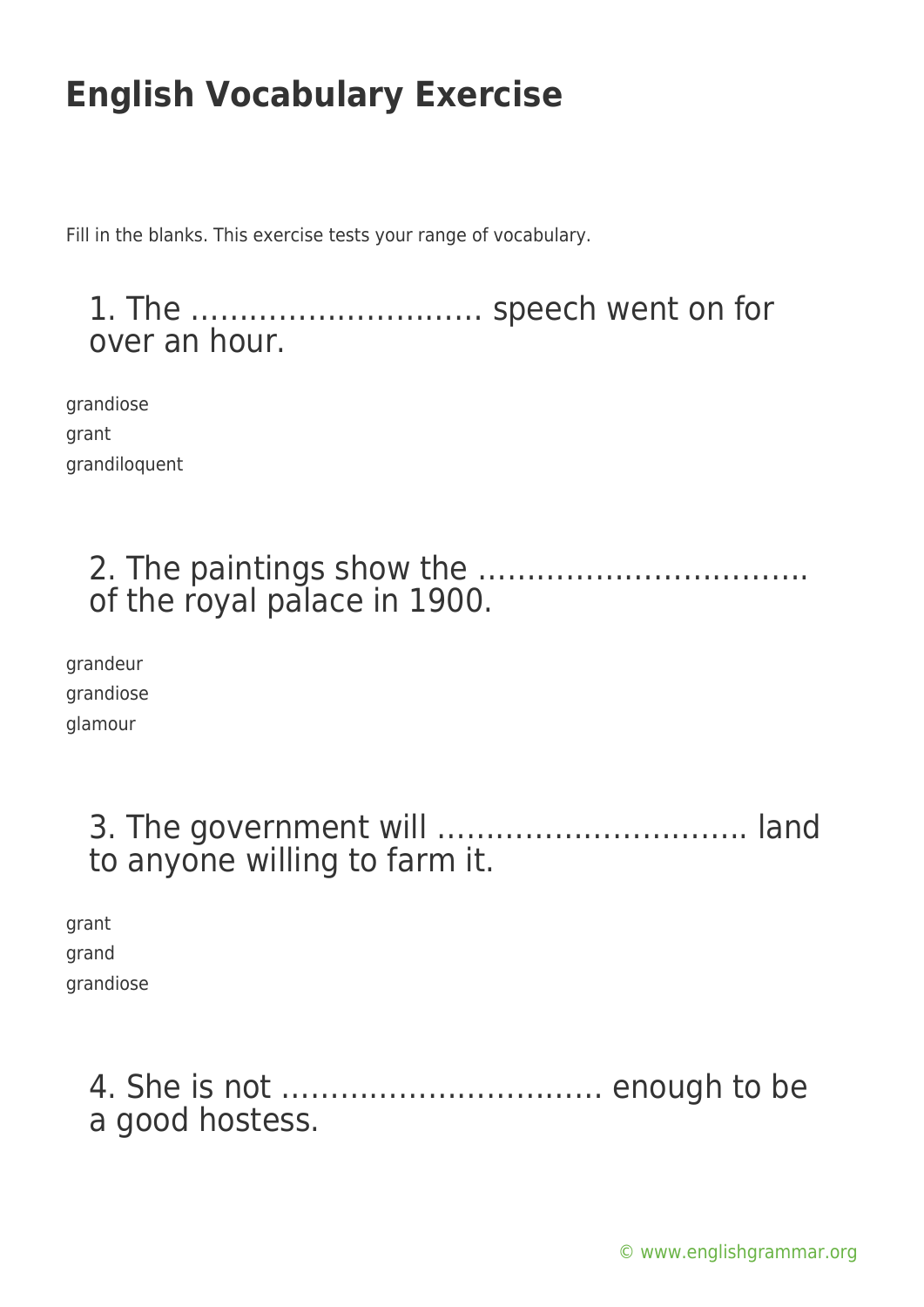graceful gracious Either could be used here

### 5. Helping the poor gives her tremendous

……………………………

gratitude gratuitous gratification

#### 6. The wet leaves ………………………… towards the bottom of the pool.

graft gravitate grate

#### 7. I am indebted to you for your ……………………………. help.

gratitude gratuitous gracious

[© www.englishgrammar.org](https://www.englishgrammar.org/)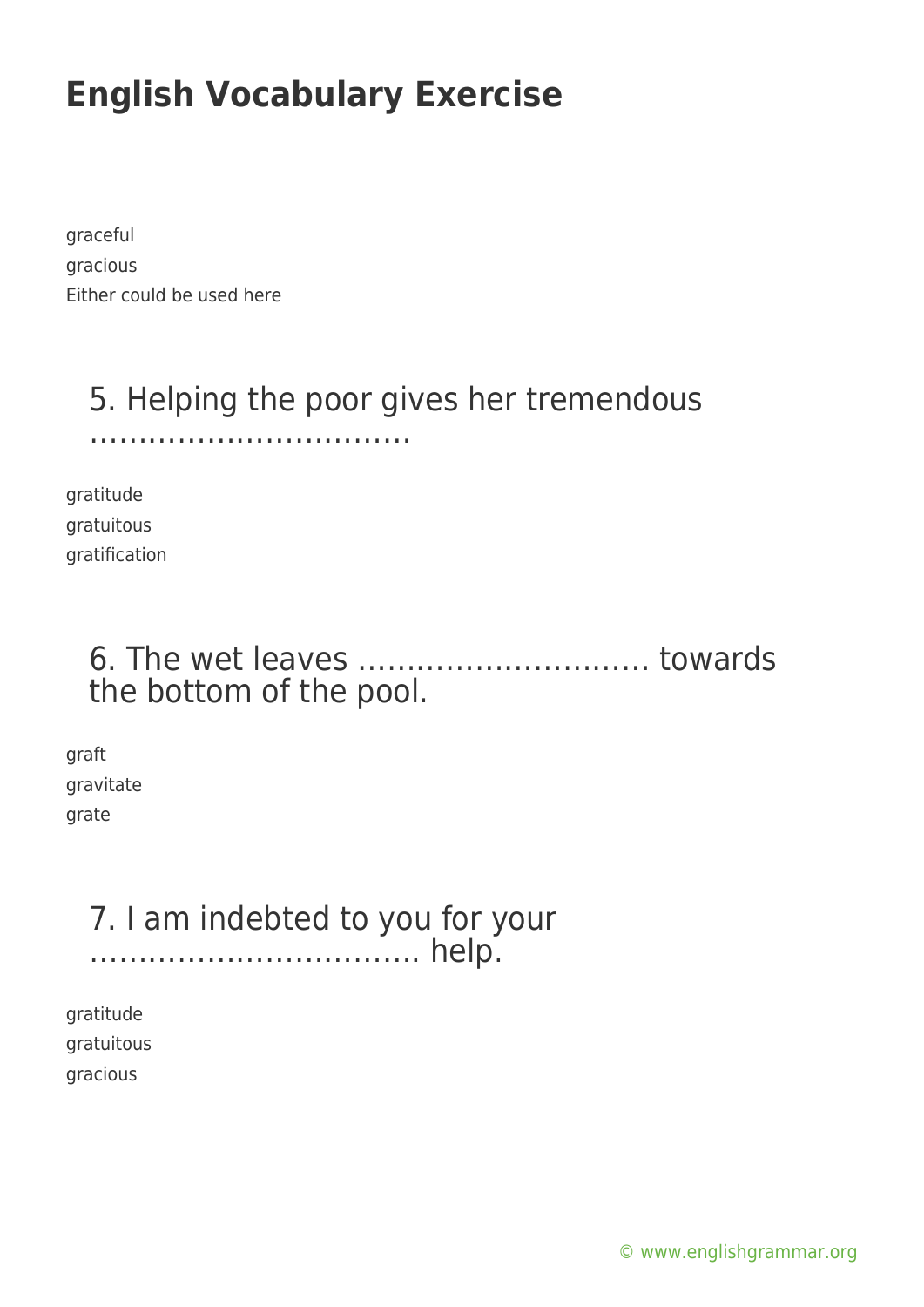#### 8. The candle made only a ……………………… in the vast room

Please select 2 correct answers

glimmer glitter

glimpse

| their victory. |  |
|----------------|--|

bloat gloat clot

| in addition. |  |
|--------------|--|

blaring flaring glaring

#### 11. With some words missing and others misspelled, the message was pure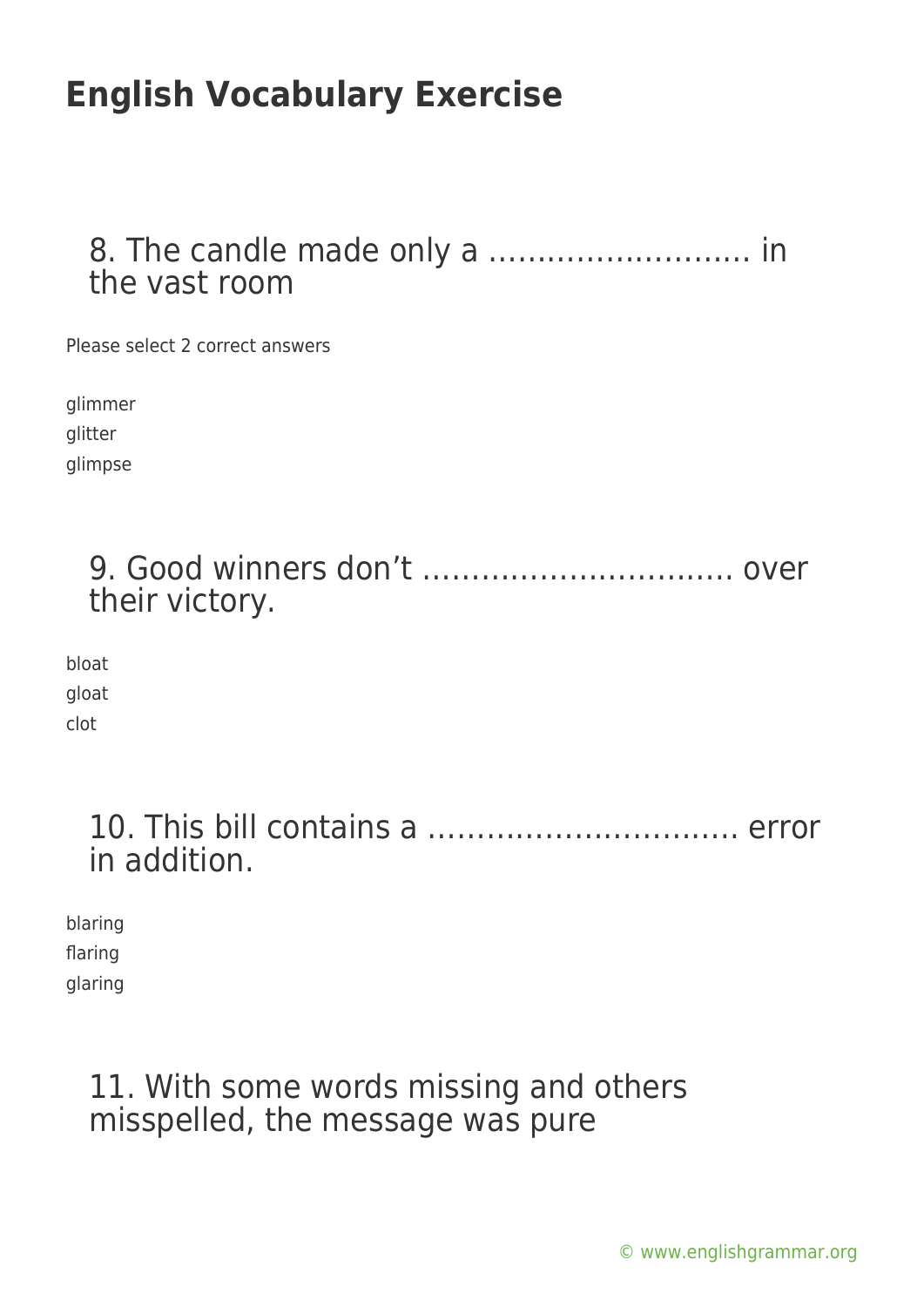……………………………………………

gibe gibberish garble

### 12. The driver …………………………… for the police car to stop.

germinated gesticulated

#### Answers

- 1. The grandiloquent speech went on for over an hour.
- 2. The paintings show the grandeur of the royal palace in 1900.
- 3. The government will grant land to anyone willing to farm it.
- 4. She is not gracious enough to be a good hostess.
- 5. Helping the poor gives her tremendous gratification.
- 6. The wet leaves gravitate towards the bottom of the pool.
- 7. I am indebted to you for your gratuitous help.
- 8. The candle made only a glimmer in the vast room.
- 9. Good winners don't gloat over their victory.
- 10. This bill contains a glaring error in addition.
- 11. With some words missing and others misspelled, the message was pure gibberish.
- 12. The driver gesticulated for the police car to stop.